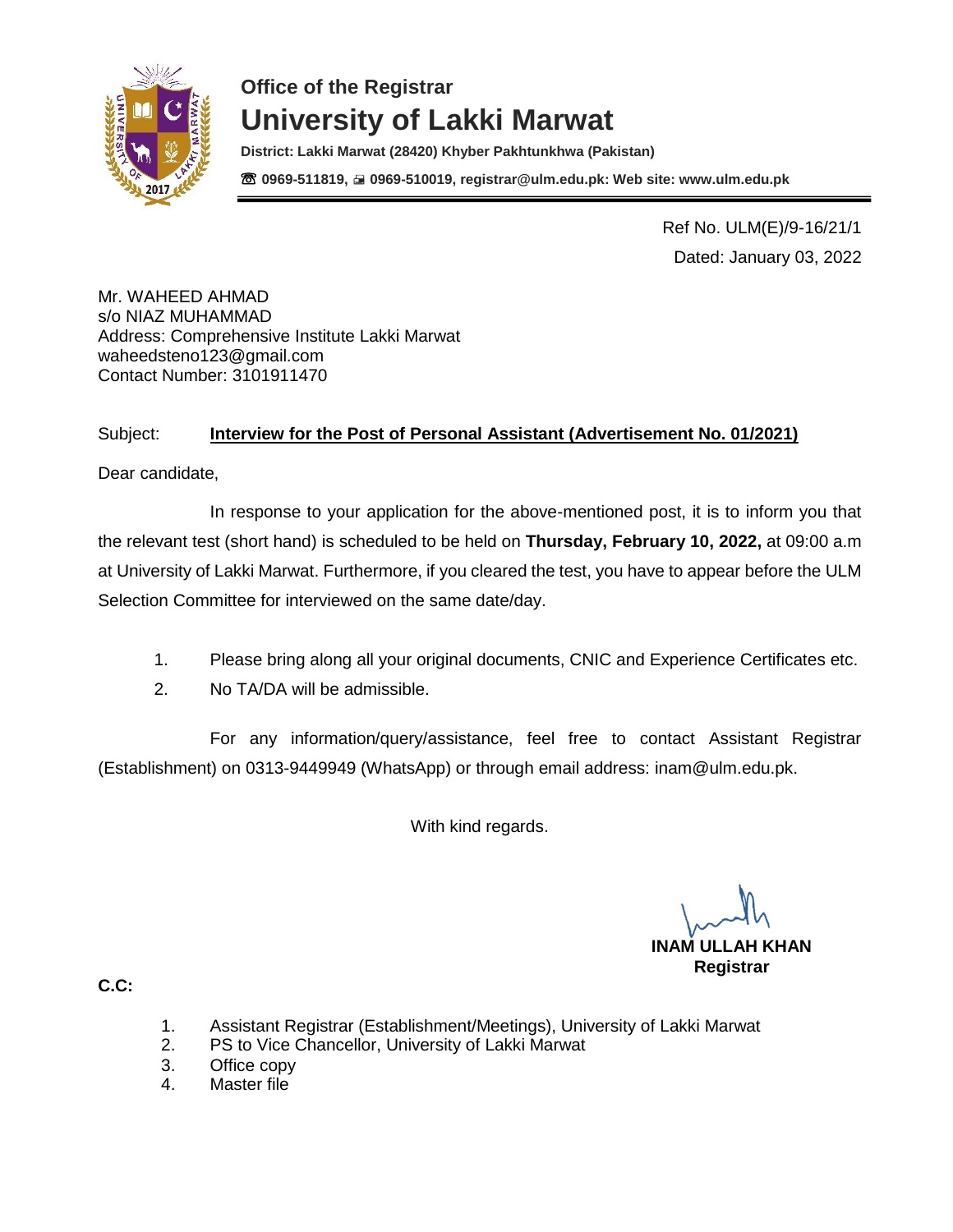

**District: Lakki Marwat (28420) Khyber Pakhtunkhwa (Pakistan)** ☏ **0969-511819, 0969-510019, registrar@ulm.edu.pk: Web site: www.ulm.edu.pk**

> Ref No. ULM(E)/9-16/21/2 Dated: January 03, 2022

Mr. REHANULLAH s/o IKRAM ULLAH KHAN Address: Tahseen Medical Store Michen Khel adda Lakki Marwat [rehanullahk03@gmail.com](mailto:rehanullahk03@gmail.com) Contact Number: 3059495123

#### Subject: **Interview for the Post of Personal Assistant (Advertisement No. 01/2021)**

Dear candidate,

In response to your application for the above-mentioned post, it is to inform you that the relevant test (short hand) is scheduled to be held on **Thursday, February 10, 2022,** at 09:00 a.m at University of Lakki Marwat. Furthermore, if you cleared the test, you have to appear before the ULM Selection Committee for interviewed on the same date/day.

- 1. Please bring along all your original documents, CNIC and Experience Certificates etc.
- 2. No TA/DA will be admissible.

For any information/query/assistance, feel free to contact Assistant Registrar (Establishment) on 0313-9449949 (WhatsApp) or through email address: [inam@ulm.edu.pk.](mailto:inam@ulm.edu.pk)

With kind regards.

**INAM ULLAH KHAN Registrar** 

- 1. Assistant Registrar (Establishment/Meetings), University of Lakki Marwat
- 2. PS to Vice Chancellor, University of Lakki Marwat
- 3. Office copy
- 4. Master file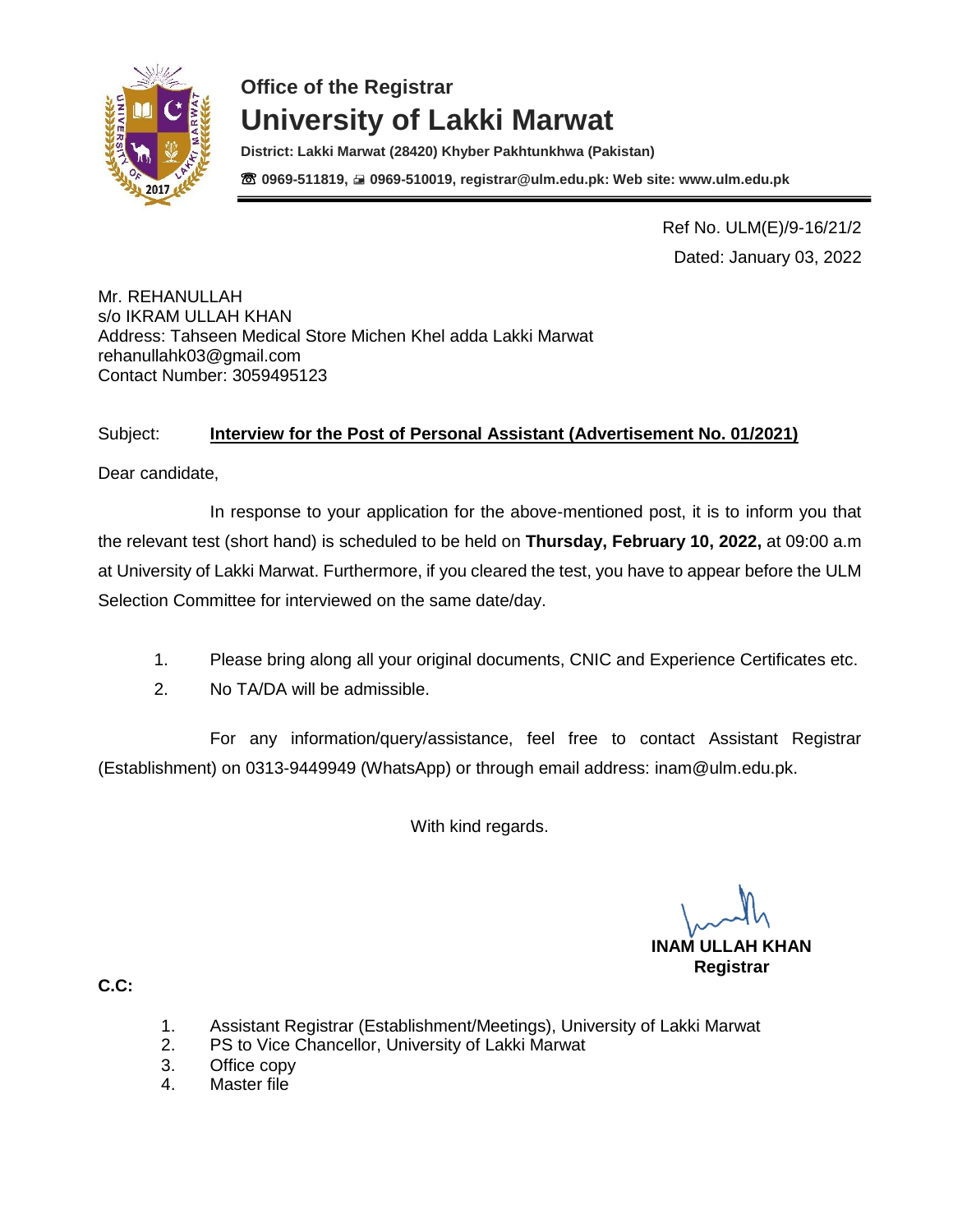

**District: Lakki Marwat (28420) Khyber Pakhtunkhwa (Pakistan)** ☏ **0969-511819, 0969-510019, registrar@ulm.edu.pk: Web site: www.ulm.edu.pk**

> Ref No. ULM(E)/9-16/21/3 Dated: January 03, 2022

Mr. MUHAMMAD ABRAR s/o BAZEED KHAN Address: Bazeed Shop Michen Khel Lakki Marwat [abrarmarwat954@gmail.com](mailto:abrarmarwat954@gmail.com) Contact Number: 3139334456

#### Subject: **Interview for the Post of Junior Clerk (Advertisement No. 01/2021)**

Dear candidate,

In response to your application for the above-mentioned post, it is to inform you that typing test is scheduled to be held on **Thursday, February 10, 2022,** at 09:00 a.m at University of Lakki Marwat. Furthermore, if you cleared the test, you have to appear before the ULM Selection Committee for interviewed on the same date/day.

- 1. Please bring along all your original documents, CNIC and Experience Certificates etc.
- 2. No TA/DA will be admissible.

For any information/query/assistance, feel free to contact Assistant Registrar (Establishment) on 0313-9449949 (WhatsApp) or through email address: [inam@ulm.edu.pk.](mailto:inam@ulm.edu.pk)

With kind regards.

**INAM ULLAH KHAN Registrar** 

- 1. Assistant Registrar (Establishment/Meetings), University of Lakki Marwat
- 2. PS to Vice Chancellor, University of Lakki Marwat
- 3. Office copy
- 4. Master file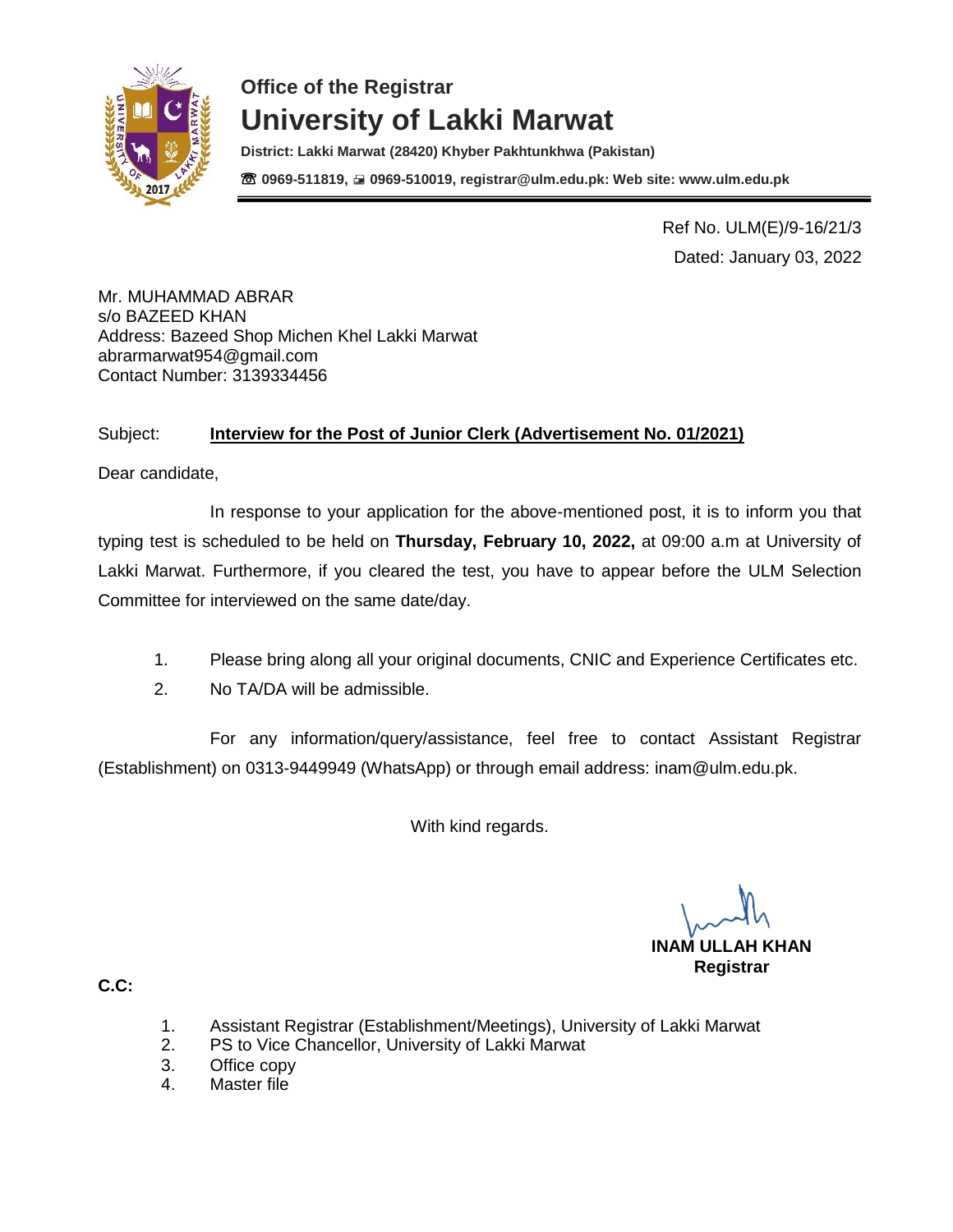

**District: Lakki Marwat (28420) Khyber Pakhtunkhwa (Pakistan)** ☏ **0969-511819, 0969-510019, registrar@ulm.edu.pk: Web site: www.ulm.edu.pk**

> Ref No. ULM(E)/9-16/21/4 Dated: January 03, 2022

Mr. MUHAMMAD IMRAN KHAN s/o UMAR NOKH KHAN Address: Nar Muzafar Khan [imrankhanmuhammad70@gmail.com](mailto:imrankhanmuhammad70@gmail.com) Contact Number: 3018077487

#### Subject: **Interview for the Post of Junior Clerk (Advertisement No. 01/2021)**

Dear candidate,

In response to your application for the above-mentioned post, it is to inform you that typing test is scheduled to be held on **Thursday, February 10, 2022,** at 09:00 a.m at University of Lakki Marwat. Furthermore, if you cleared the test, you have to appear before the ULM Selection Committee for interviewed on the same date/day.

- 1. Please bring along all your original documents, CNIC and Experience Certificates etc.
- 2. No TA/DA will be admissible.

For any information/query/assistance, feel free to contact Assistant Registrar (Establishment) on 0313-9449949 (WhatsApp) or through email address: [inam@ulm.edu.pk.](mailto:inam@ulm.edu.pk)

With kind regards.

**INAM ULLAH KHAN Registrar** 

- 1. Assistant Registrar (Establishment/Meetings), University of Lakki Marwat
- 2. PS to Vice Chancellor, University of Lakki Marwat
- 3. Office copy
- 4. Master file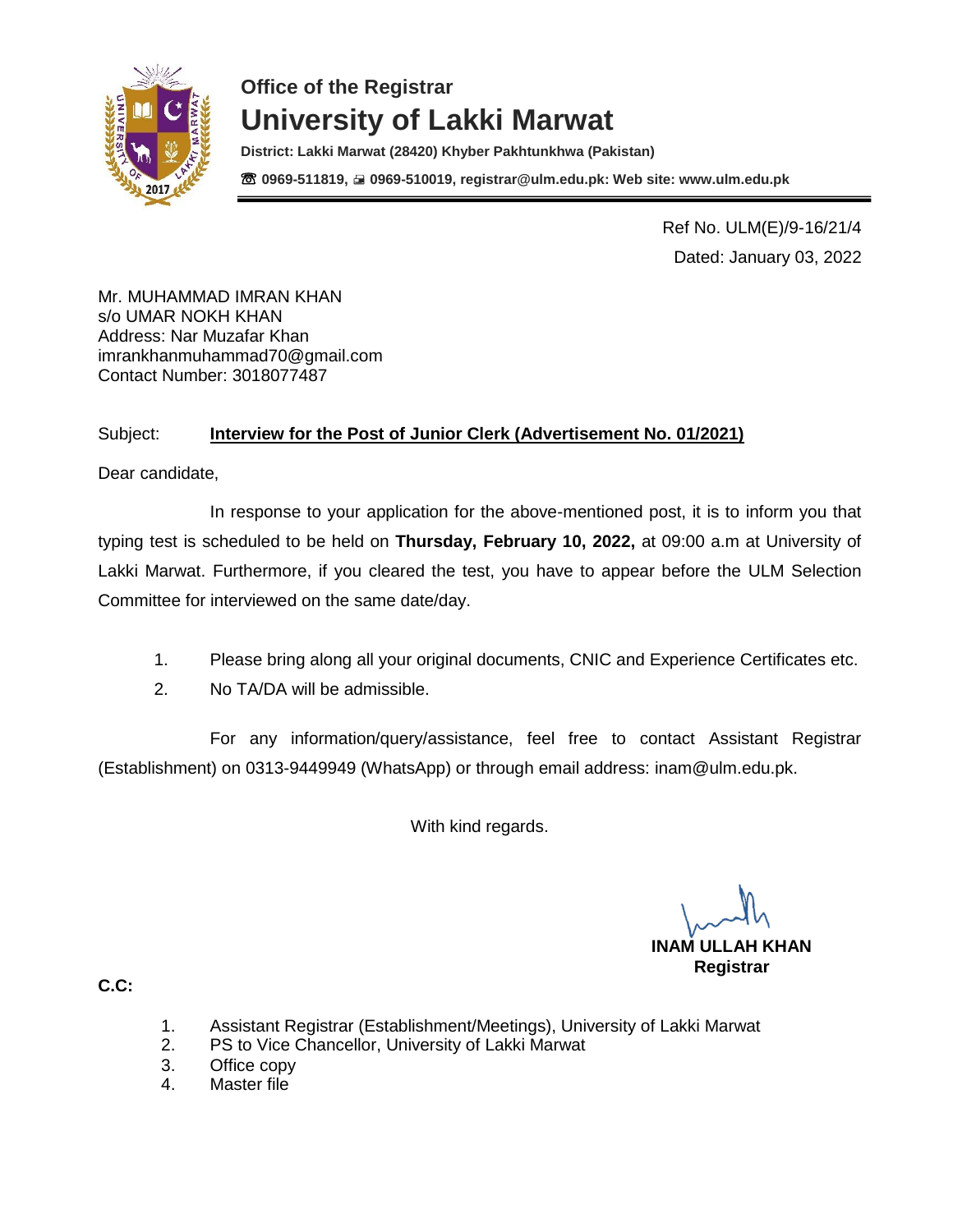

**District: Lakki Marwat (28420) Khyber Pakhtunkhwa (Pakistan)** ☏ **0969-511819, 0969-510019, registrar@ulm.edu.pk: Web site: www.ulm.edu.pk**

> Ref No. ULM(E)/9-16/21/5 Dated: January 03, 2022

#### Mr. IRSHAD HUSSAIN s/o MUHAMMAD HUSSAIN Address: MOHALLAH TAWAQAL KHEL VILLAGE AND PO NAWAR KHEL LAKKI MARWAT [malakrazaullah@gmail.com](mailto:malakrazaullah@gmail.com) Contact Number: 3176265769

#### Subject: **Interview for the Post of Junior Clerk (Advertisement No. 01/2021)**

Dear candidate,

In response to your application for the above-mentioned post, it is to inform you that typing test is scheduled to be held on **Thursday, February 10, 2022,** at 09:00 a.m at University of Lakki Marwat. Furthermore, if you cleared the test, you have to appear before the ULM Selection Committee for interviewed on the same date/day.

- 1. Please bring along all your original documents, CNIC and Experience Certificates etc.
- 2. No TA/DA will be admissible.

For any information/query/assistance, feel free to contact Assistant Registrar (Establishment) on 0313-9449949 (WhatsApp) or through email address: [inam@ulm.edu.pk.](mailto:inam@ulm.edu.pk)

With kind regards.

**INAM ULLAH KHAN Registrar** 

- 1. Assistant Registrar (Establishment/Meetings), University of Lakki Marwat
- 2. PS to Vice Chancellor, University of Lakki Marwat
- 3. Office copy
- 4. Master file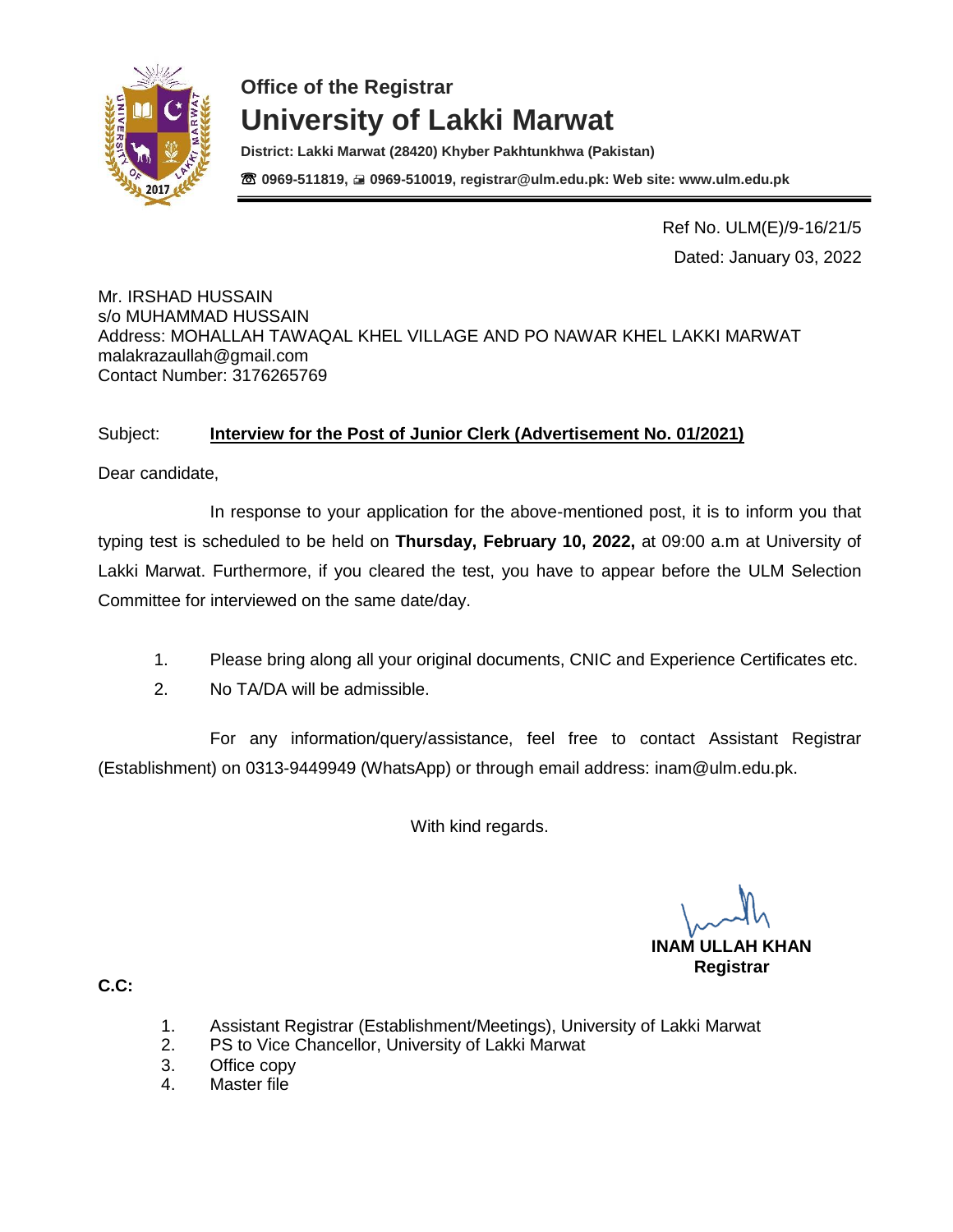

**District: Lakki Marwat (28420) Khyber Pakhtunkhwa (Pakistan)** ☏ **0969-511819, 0969-510019, registrar@ulm.edu.pk: Web site: www.ulm.edu.pk**

> Ref No. ULM(E)/9-16/21/6 Dated: January 03, 2022

Mr. ASIF ULLAH KHAN s/o NOOR ASLAM Address: Serai Gambila [asifullahkhan11201@gmail.com](mailto:asifullahkhan11201@gmail.com) Contact Number: 3000918001

### Subject: **Interview for the Post of Junior Clerk (Advertisement No. 01/2021)**

Dear candidate,

In response to your application for the above-mentioned post, it is to inform you that typing test is scheduled to be held on **Thursday, February 10, 2022,** at 09:00 a.m at University of Lakki Marwat. Furthermore, if you cleared the test, you have to appear before the ULM Selection Committee for interviewed on the same date/day.

- 1. Please bring along all your original documents, CNIC and Experience Certificates etc.
- 2. No TA/DA will be admissible.

For any information/query/assistance, feel free to contact Assistant Registrar (Establishment) on 0313-9449949 (WhatsApp) or through email address: [inam@ulm.edu.pk.](mailto:inam@ulm.edu.pk)

With kind regards.

**INAM ULLAH KHAN Registrar** 

- 1. Assistant Registrar (Establishment/Meetings), University of Lakki Marwat
- 2. PS to Vice Chancellor, University of Lakki Marwat
- 3. Office copy
- 4. Master file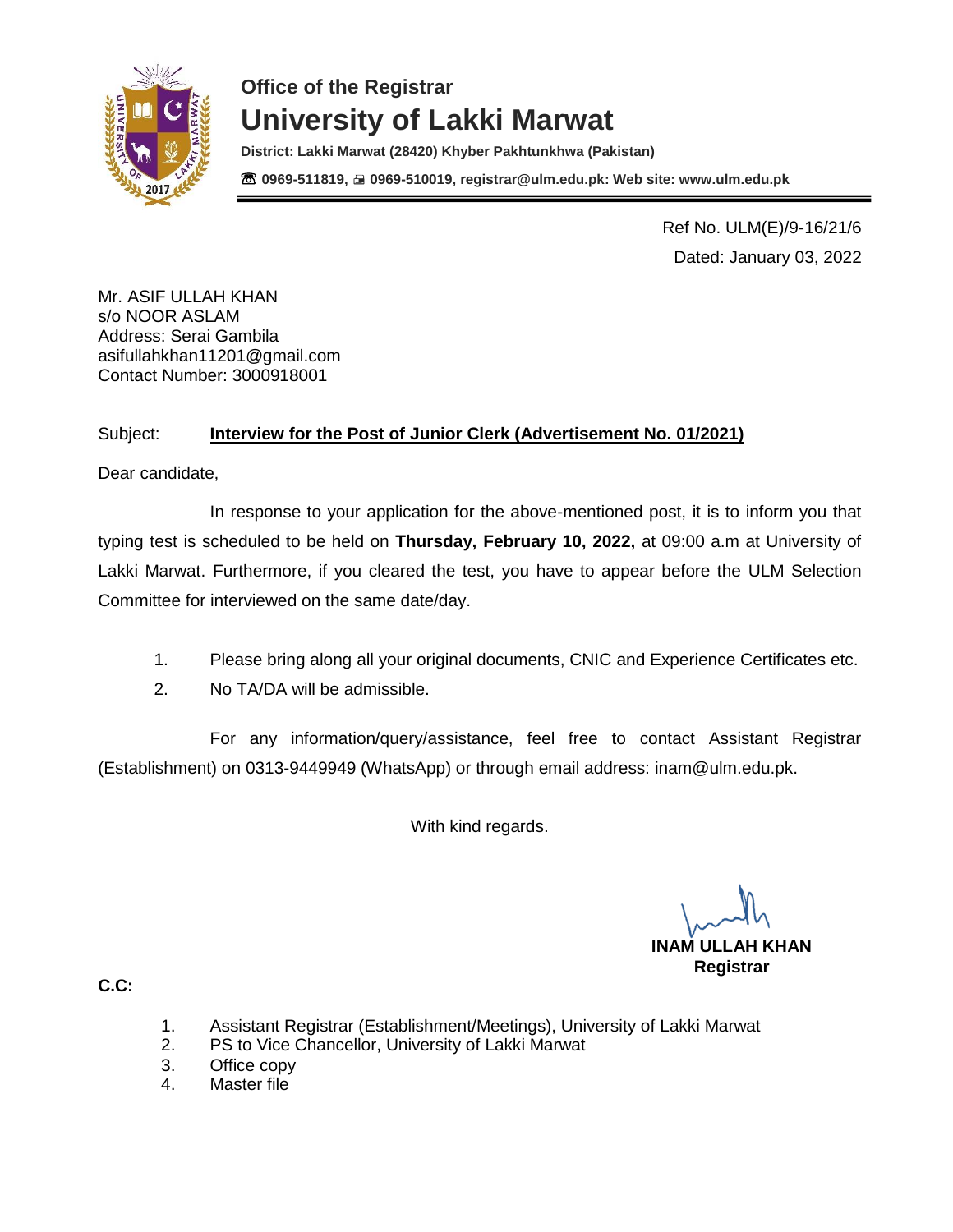

**District: Lakki Marwat (28420) Khyber Pakhtunkhwa (Pakistan)** ☏ **0969-511819, 0969-510019, registrar@ulm.edu.pk: Web site: www.ulm.edu.pk**

> Ref No. ULM(E)/9-16/21/7 Dated: January 03, 2022

Mr. MUHAMMAD SALMAN s/o ABDUL GHAFFAR Address: AL GHAZALI M AND P COURIER OFFICE SAEED KHEL MORH LAKKI MARWAT [salmanmrwt007@gmail.com](mailto:salmanmrwt007@gmail.com) Contact Number: 3005839087

#### Subject: **Interview for the Post of Junior Clerk (Advertisement No. 01/2021)**

Dear candidate,

In response to your application for the above-mentioned post, it is to inform you that typing test is scheduled to be held on **Thursday, February 10, 2022,** at 09:00 a.m at University of Lakki Marwat. Furthermore, if you cleared the test, you have to appear before the ULM Selection Committee for interviewed on the same date/day.

- 1. Please bring along all your original documents, CNIC and Experience Certificates etc.
- 2. No TA/DA will be admissible.

For any information/query/assistance, feel free to contact Assistant Registrar (Establishment) on 0313-9449949 (WhatsApp) or through email address: [inam@ulm.edu.pk.](mailto:inam@ulm.edu.pk)

With kind regards.

**INAM ULLAH KHAN Registrar** 

- 1. Assistant Registrar (Establishment/Meetings), University of Lakki Marwat
- 2. PS to Vice Chancellor, University of Lakki Marwat
- 3. Office copy
- 4. Master file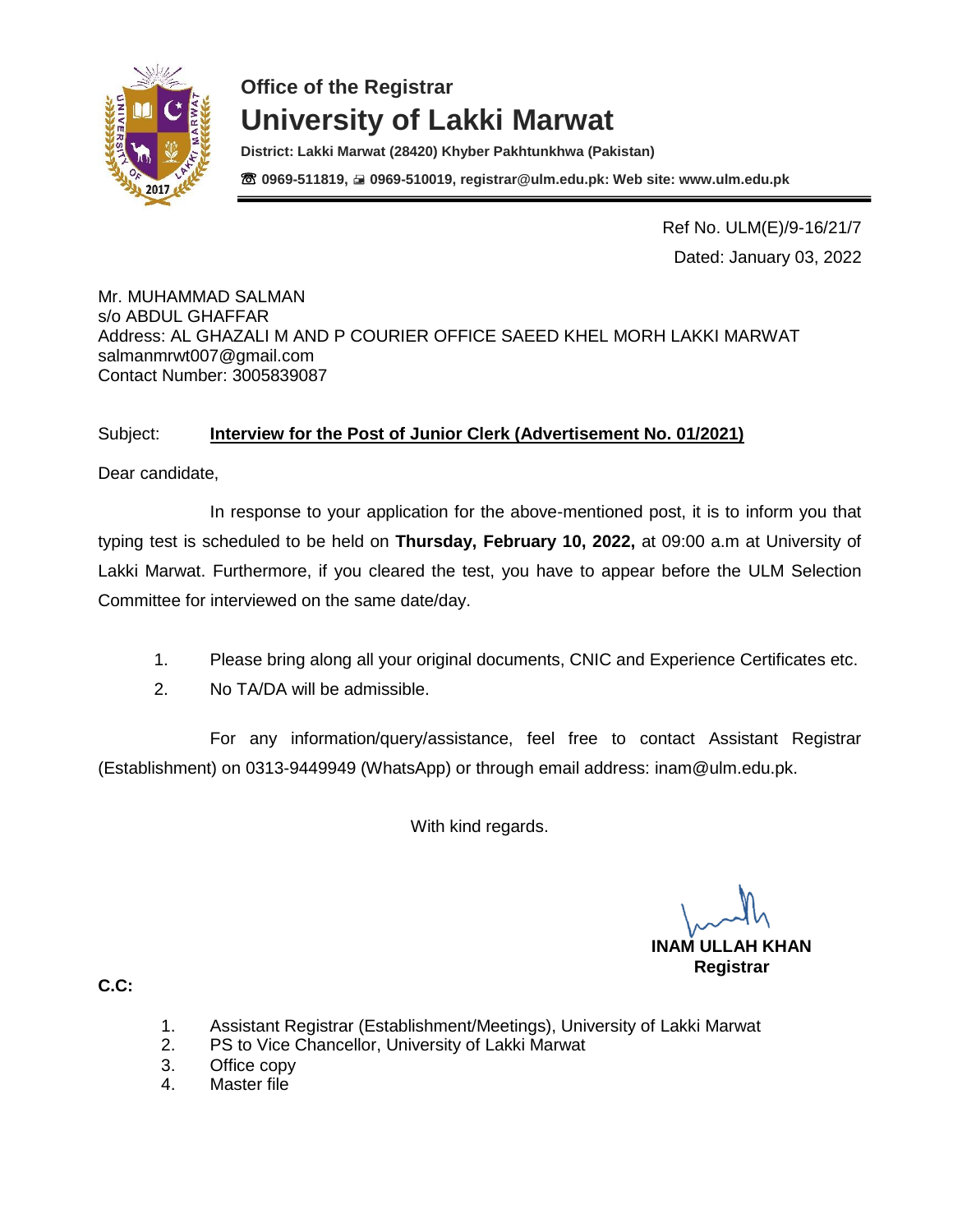

**District: Lakki Marwat (28420) Khyber Pakhtunkhwa (Pakistan)** ☏ **0969-511819, 0969-510019, registrar@ulm.edu.pk: Web site: www.ulm.edu.pk**

> Ref No. ULM(E)/9-16/21/8 Dated: January 03, 2022

Mr. WAHEED AHMAD s/o NIAZ MUHAMMAD Address: Comprehensive Institute Lakki Marwat [waheedsteno123@gmail.com](mailto:waheedsteno123@gmail.com) Contact Number: 3101911470

#### Subject: **Interview for the Post of Junior Clerk (Advertisement No. 01/2021)**

Dear candidate,

In response to your application for the above-mentioned post, it is to inform you that typing test is scheduled to be held on **Thursday, February 10, 2022,** at 09:00 a.m at University of Lakki Marwat. Furthermore, if you cleared the test, you have to appear before the ULM Selection Committee for interviewed on the same date/day.

- 1. Please bring along all your original documents, CNIC and Experience Certificates etc.
- 2. No TA/DA will be admissible.

For any information/query/assistance, feel free to contact Assistant Registrar (Establishment) on 0313-9449949 (WhatsApp) or through email address: [inam@ulm.edu.pk.](mailto:inam@ulm.edu.pk)

With kind regards.

**INAM ULLAH KHAN Registrar** 

- 1. Assistant Registrar (Establishment/Meetings), University of Lakki Marwat
- 2. PS to Vice Chancellor, University of Lakki Marwat
- 3. Office copy
- 4. Master file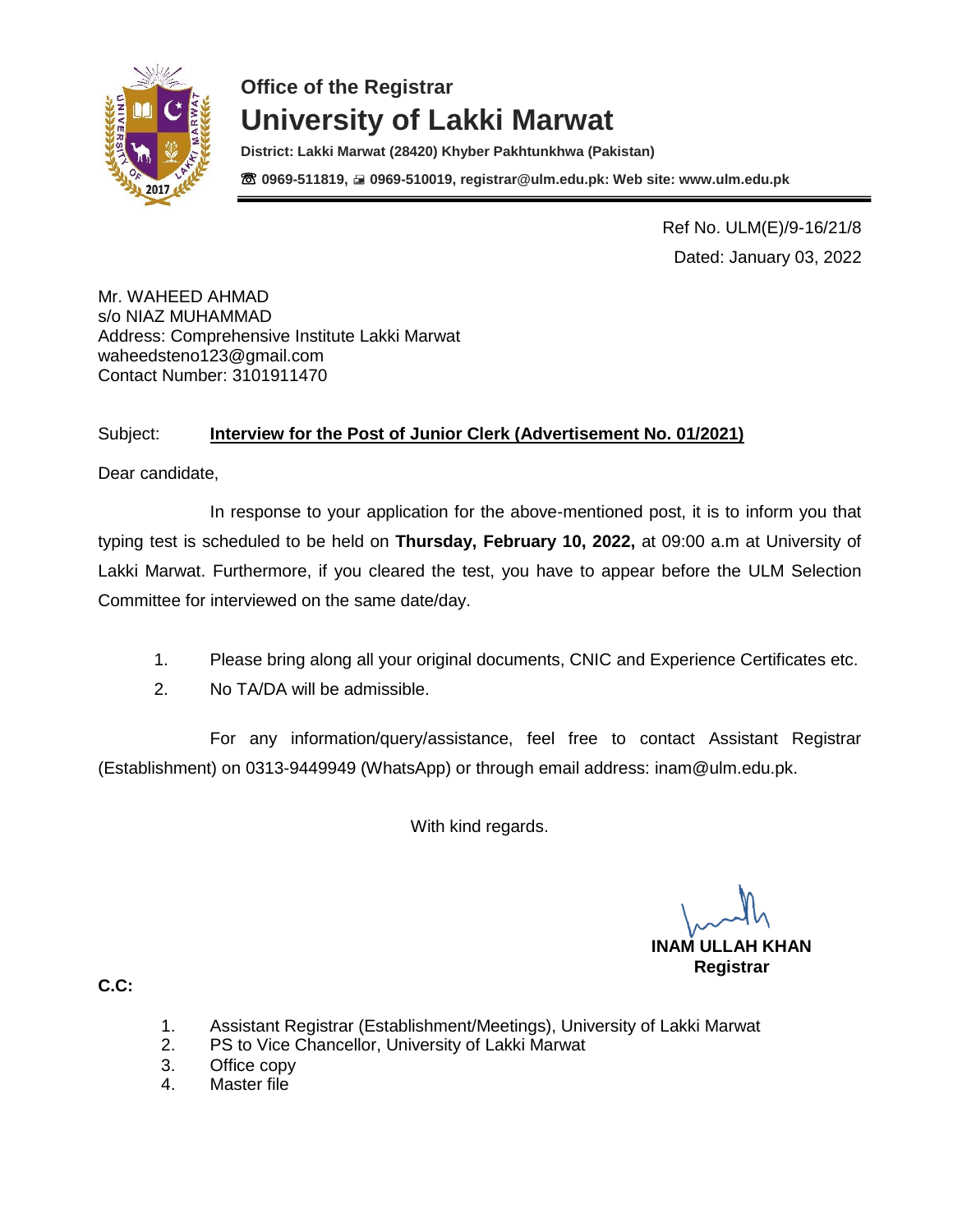

**District: Lakki Marwat (28420) Khyber Pakhtunkhwa (Pakistan)** ☏ **0969-511819, 0969-510019, registrar@ulm.edu.pk: Web site: www.ulm.edu.pk**

> Ref No. ULM(E)/9-16/21/9 Dated: January 03, 2022

Mr. MATIULLAH s/o ABDULLAH KHAN Address: Lakki marwat city [matiullahmarwat001@gmail.com](mailto:matiullahmarwat001@gmail.com) Contact Number: 3139891035

### Subject: **Interview for the Post of Junior Clerk (Advertisement No. 01/2021)**

Dear candidate,

In response to your application for the above-mentioned post, it is to inform you that typing test is scheduled to be held on **Thursday, February 10, 2022,** at 09:00 a.m at University of Lakki Marwat. Furthermore, if you cleared the test, you have to appear before the ULM Selection Committee for interviewed on the same date/day.

- 1. Please bring along all your original documents, CNIC and Experience Certificates etc.
- 2. No TA/DA will be admissible.

For any information/query/assistance, feel free to contact Assistant Registrar (Establishment) on 0313-9449949 (WhatsApp) or through email address: [inam@ulm.edu.pk.](mailto:inam@ulm.edu.pk)

With kind regards.

**INAM ULLAH KHAN Registrar** 

- 1. Assistant Registrar (Establishment/Meetings), University of Lakki Marwat
- 2. PS to Vice Chancellor, University of Lakki Marwat
- 3. Office copy
- 4. Master file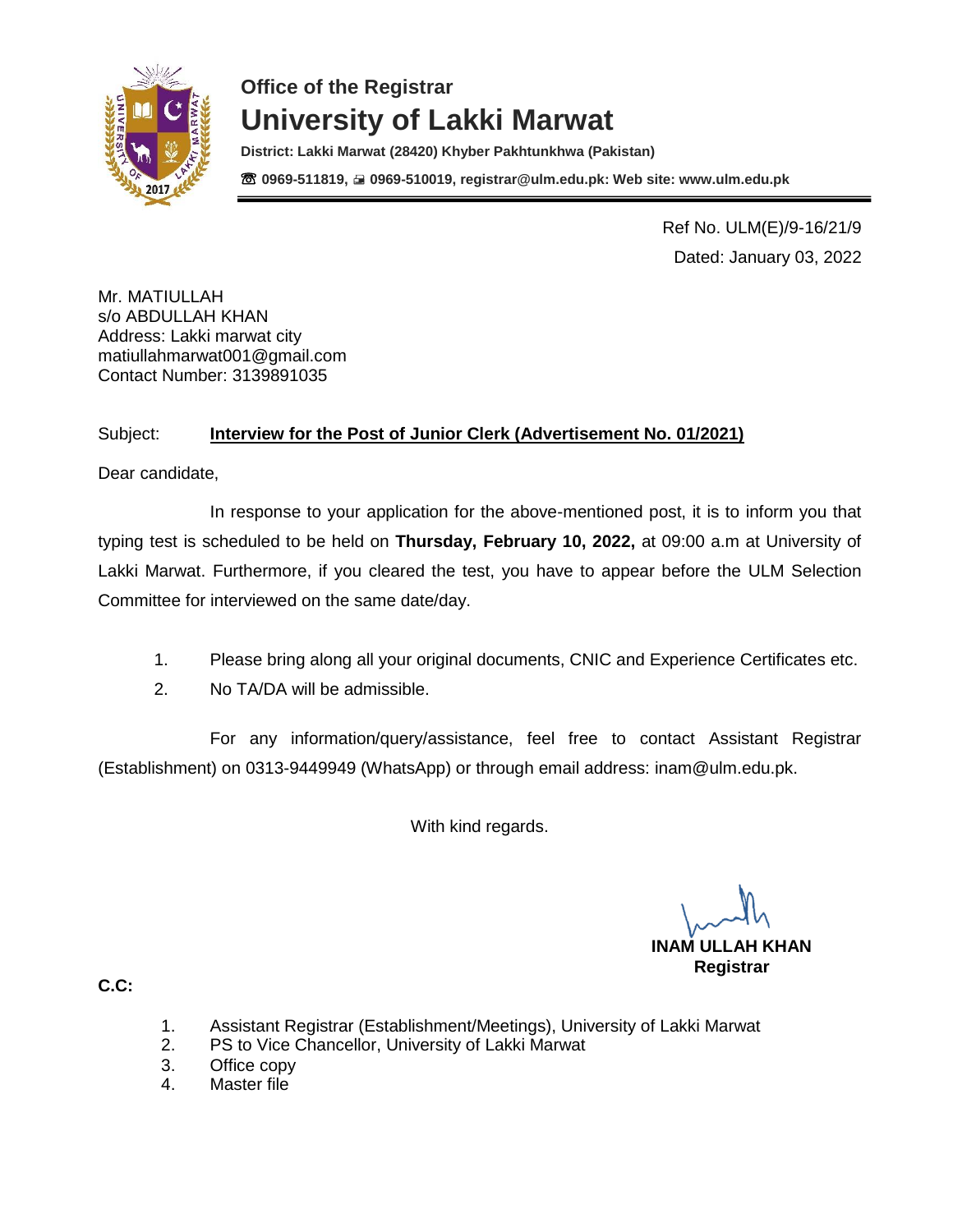

**District: Lakki Marwat (28420) Khyber Pakhtunkhwa (Pakistan)** ☏ **0969-511819, 0969-510019, registrar@ulm.edu.pk: Web site: www.ulm.edu.pk**

> Ref No. ULM(E)/9-16/21/10 Dated: January 03, 2022

Mr. MISBAH ULLAH s/o ATTA ULLAH Address: Village Abad Khel Post Office Azim Killa Tehisl Domil Distt Bannu [javidphotostudio26@gmail.com](mailto:javidphotostudio26@gmail.com) Contact Number: 3458913715

#### Subject: **Interview for the Post of Junior Clerk (Advertisement No. 01/2021)**

Dear candidate,

In response to your application for the above-mentioned post, it is to inform you that typing test is scheduled to be held on **Thursday, February 10, 2022,** at 09:00 a.m at University of Lakki Marwat. Furthermore, if you cleared the test, you have to appear before the ULM Selection Committee for interviewed on the same date/day.

- 1. Please bring along all your original documents, CNIC and Experience Certificates etc.
- 2. No TA/DA will be admissible.

For any information/query/assistance, feel free to contact Assistant Registrar (Establishment) on 0313-9449949 (WhatsApp) or through email address: [inam@ulm.edu.pk.](mailto:inam@ulm.edu.pk)

With kind regards.

**INAM ULLAH KHAN Registrar** 

- 1. Assistant Registrar (Establishment/Meetings), University of Lakki Marwat
- 2. PS to Vice Chancellor, University of Lakki Marwat
- 3. Office copy
- 4. Master file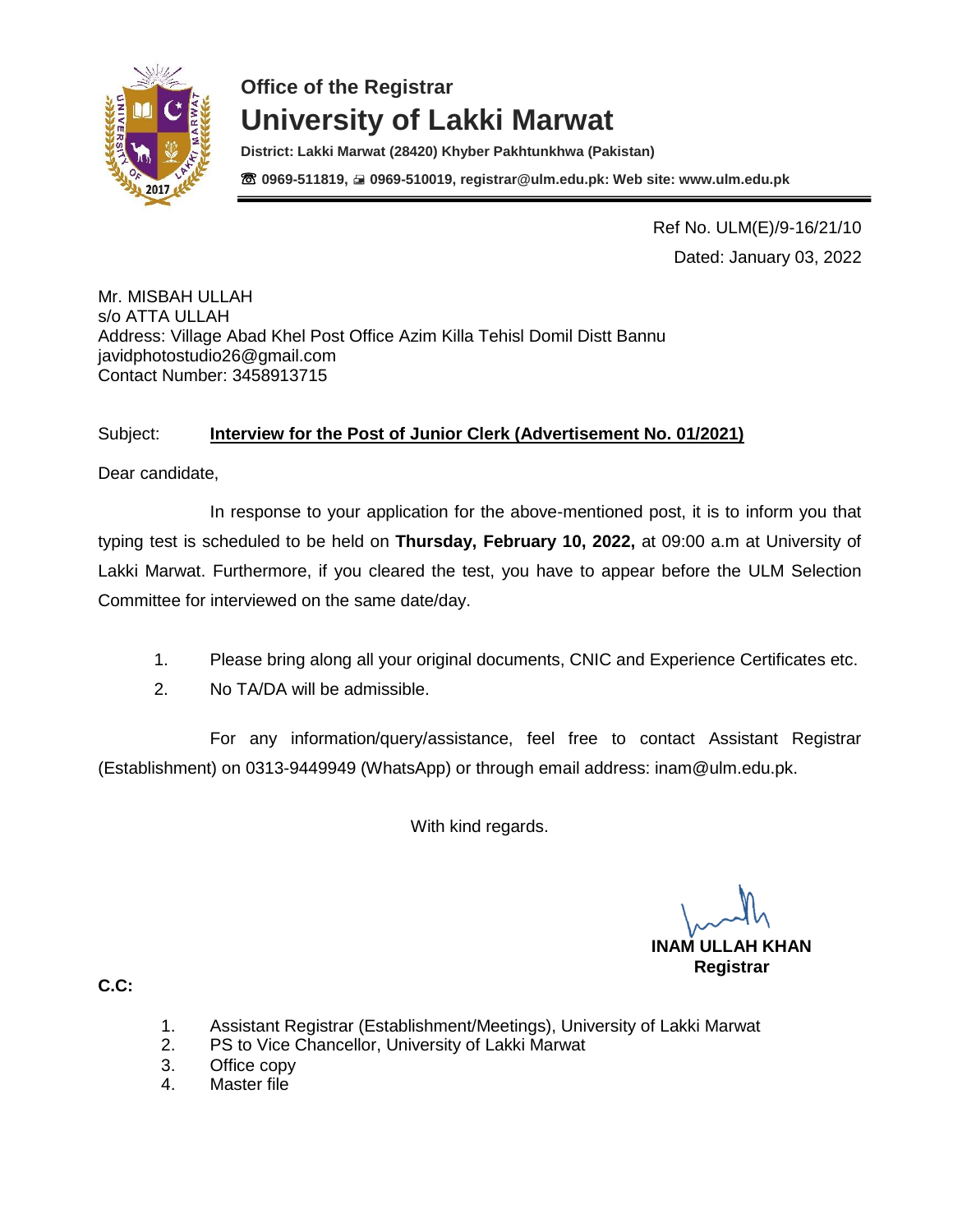

**District: Lakki Marwat (28420) Khyber Pakhtunkhwa (Pakistan)** ☏ **0969-511819, 0969-510019, registrar@ulm.edu.pk: Web site: www.ulm.edu.pk**

> Ref No. ULM(E)/9-16/21/11 Dated: January 03, 2022

Mr. RIZWANULLAH HASHMI s/o HAFIZ JAMIL AHMAD Address: Khalil General Store Manayari Bazar P/O Serai Naurang District Lakki Marwat [rizwanhashmi939@gmail.com](mailto:rizwanhashmi939@gmail.com) Contact Number: 3177956904

#### Subject: **Interview for the Post of Junior Clerk (Advertisement No. 01/2021)**

Dear candidate,

In response to your application for the above-mentioned post, it is to inform you that typing test is scheduled to be held on **Thursday, February 10, 2022,** at 09:00 a.m at University of Lakki Marwat. Furthermore, if you cleared the test, you have to appear before the ULM Selection Committee for interviewed on the same date/day.

- 1. Please bring along all your original documents, CNIC and Experience Certificates etc.
- 2. No TA/DA will be admissible.

For any information/query/assistance, feel free to contact Assistant Registrar (Establishment) on 0313-9449949 (WhatsApp) or through email address: [inam@ulm.edu.pk.](mailto:inam@ulm.edu.pk)

With kind regards.

**INAM ULLAH KHAN Registrar** 

- 1. Assistant Registrar (Establishment/Meetings), University of Lakki Marwat
- 2. PS to Vice Chancellor, University of Lakki Marwat
- 3. Office copy
- 4. Master file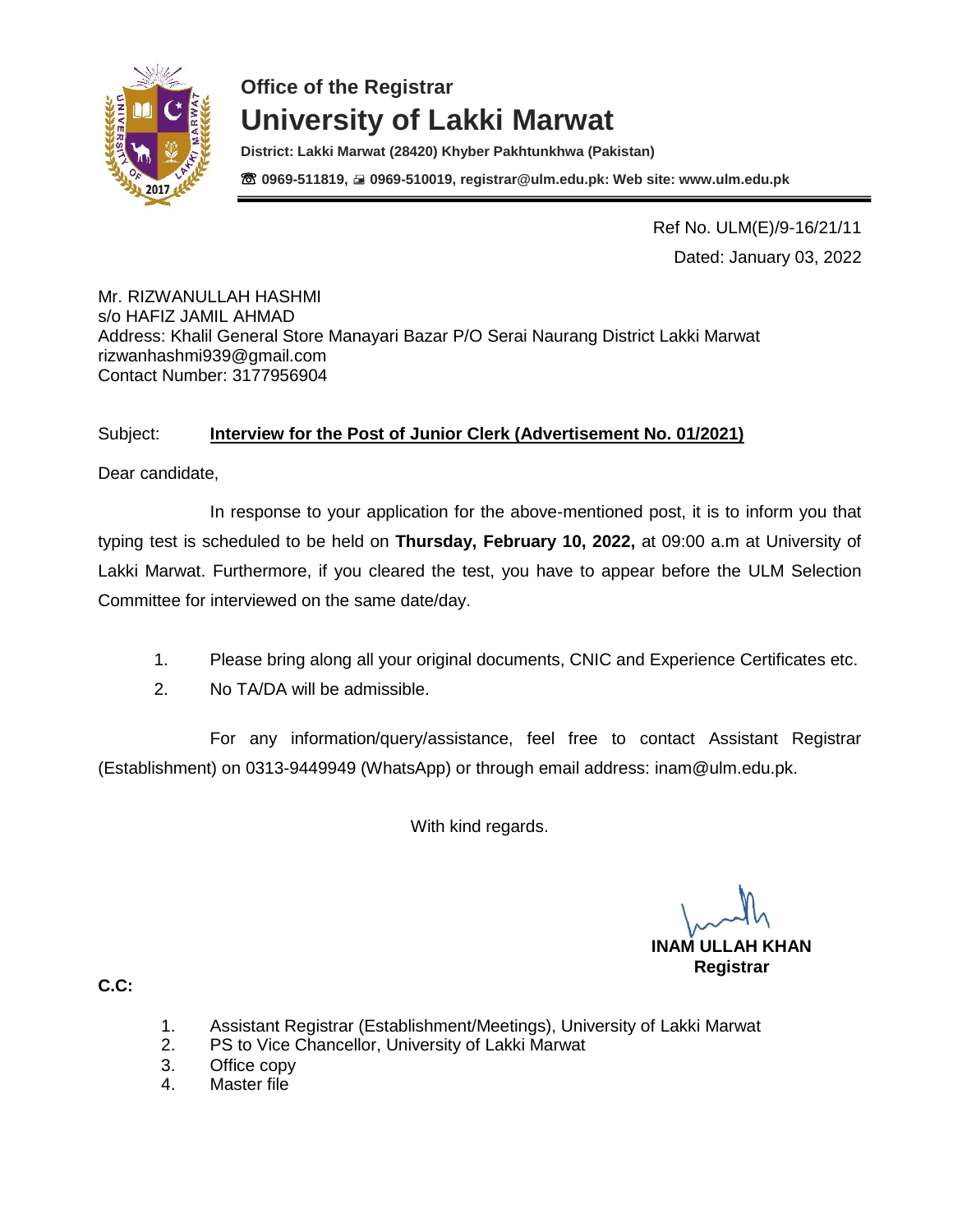

**District: Lakki Marwat (28420) Khyber Pakhtunkhwa (Pakistan)** ☏ **0969-511819, 0969-510019, registrar@ulm.edu.pk: Web site: www.ulm.edu.pk**

> Ref No. ULM(E)/9-16/21/12 Dated: January 03, 2022

Mr. ADNAN s/o SYED HASSAN Address: Mohallah Haqdad Abad District Lakki Marwat [adnankhan9997@gmail.com](mailto:adnankhan9997@gmail.com) Contact Number: 3469507397

#### Subject: **Interview for the Post of Junior Clerk (Advertisement No. 01/2021)**

Dear candidate,

In response to your application for the above-mentioned post, it is to inform you that typing test is scheduled to be held on **Thursday, February 10, 2022,** at 09:00 a.m at University of Lakki Marwat. Furthermore, if you cleared the test, you have to appear before the ULM Selection Committee for interviewed on the same date/day.

- 1. Please bring along all your original documents, CNIC and Experience Certificates etc.
- 2. No TA/DA will be admissible.

For any information/query/assistance, feel free to contact Assistant Registrar (Establishment) on 0313-9449949 (WhatsApp) or through email address: [inam@ulm.edu.pk.](mailto:inam@ulm.edu.pk)

With kind regards.

**INAM ULLAH KHAN Registrar** 

- 1. Assistant Registrar (Establishment/Meetings), University of Lakki Marwat
- 2. PS to Vice Chancellor, University of Lakki Marwat
- 3. Office copy
- 4. Master file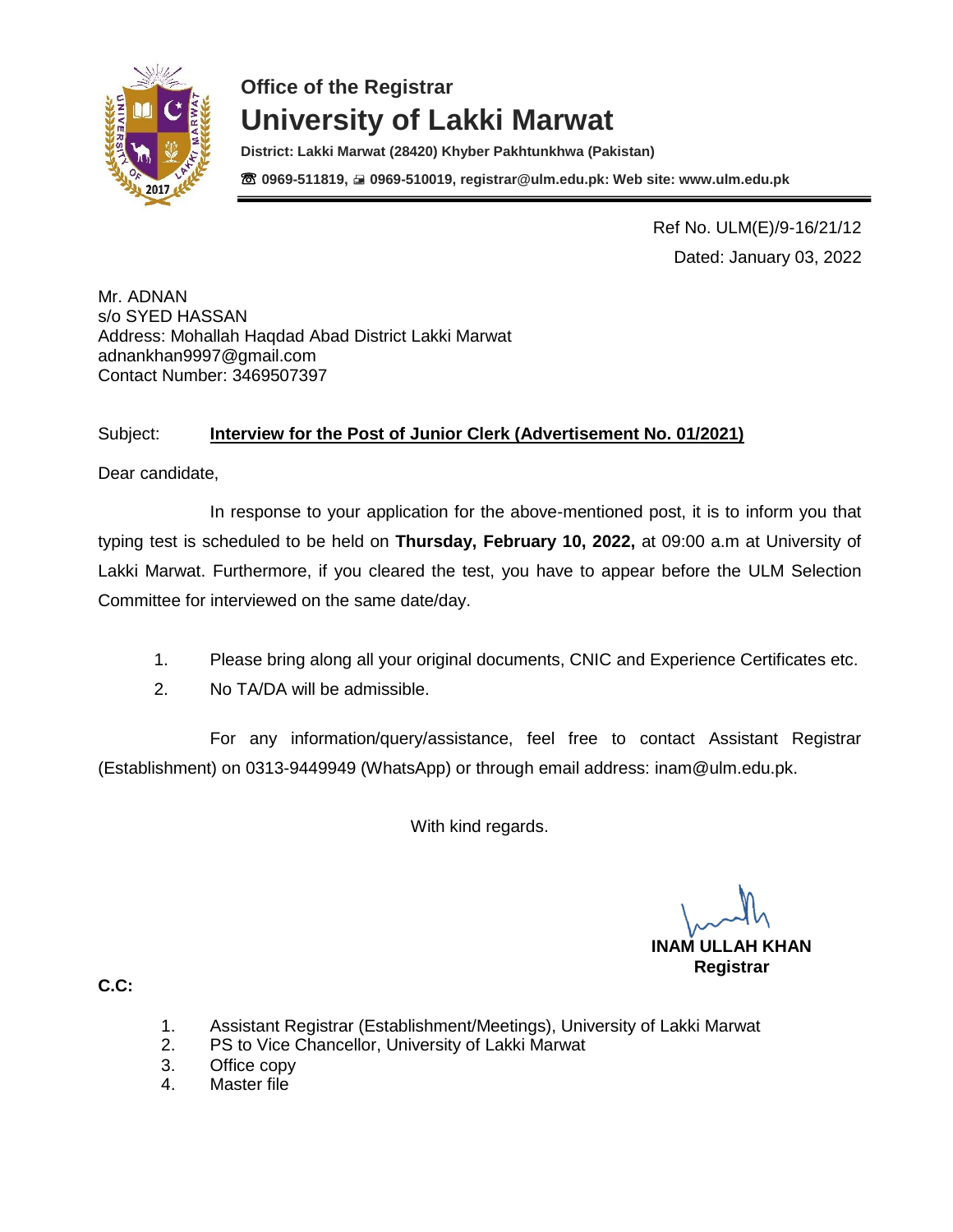

**District: Lakki Marwat (28420) Khyber Pakhtunkhwa (Pakistan)** ☏ **0969-511819, 0969-510019, registrar@ulm.edu.pk: Web site: www.ulm.edu.pk**

> Ref No. ULM(E)/9-16/21/13 Dated: January 03, 2022

Mr. NAVEED IQBAL s/o JAVED IQBAL Address: Amin abad serai naurang kpk [naveedmarwat56@gamil.com](mailto:naveedmarwat56@gamil.com) Contact Number: 3078083307

### Subject: **Interview for the Post of Junior Clerk (Advertisement No. 01/2021)**

Dear candidate,

In response to your application for the above-mentioned post, it is to inform you that typing test is scheduled to be held on **Thursday, February 10, 2022,** at 09:00 a.m at University of Lakki Marwat. Furthermore, if you cleared the test, you have to appear before the ULM Selection Committee for interviewed on the same date/day.

- 1. Please bring along all your original documents, CNIC and Experience Certificates etc.
- 2. No TA/DA will be admissible.

For any information/query/assistance, feel free to contact Assistant Registrar (Establishment) on 0313-9449949 (WhatsApp) or through email address: [inam@ulm.edu.pk.](mailto:inam@ulm.edu.pk)

With kind regards.

**INAM ULLAH KHAN Registrar** 

- 1. Assistant Registrar (Establishment/Meetings), University of Lakki Marwat
- 2. PS to Vice Chancellor, University of Lakki Marwat
- 3. Office copy
- 4. Master file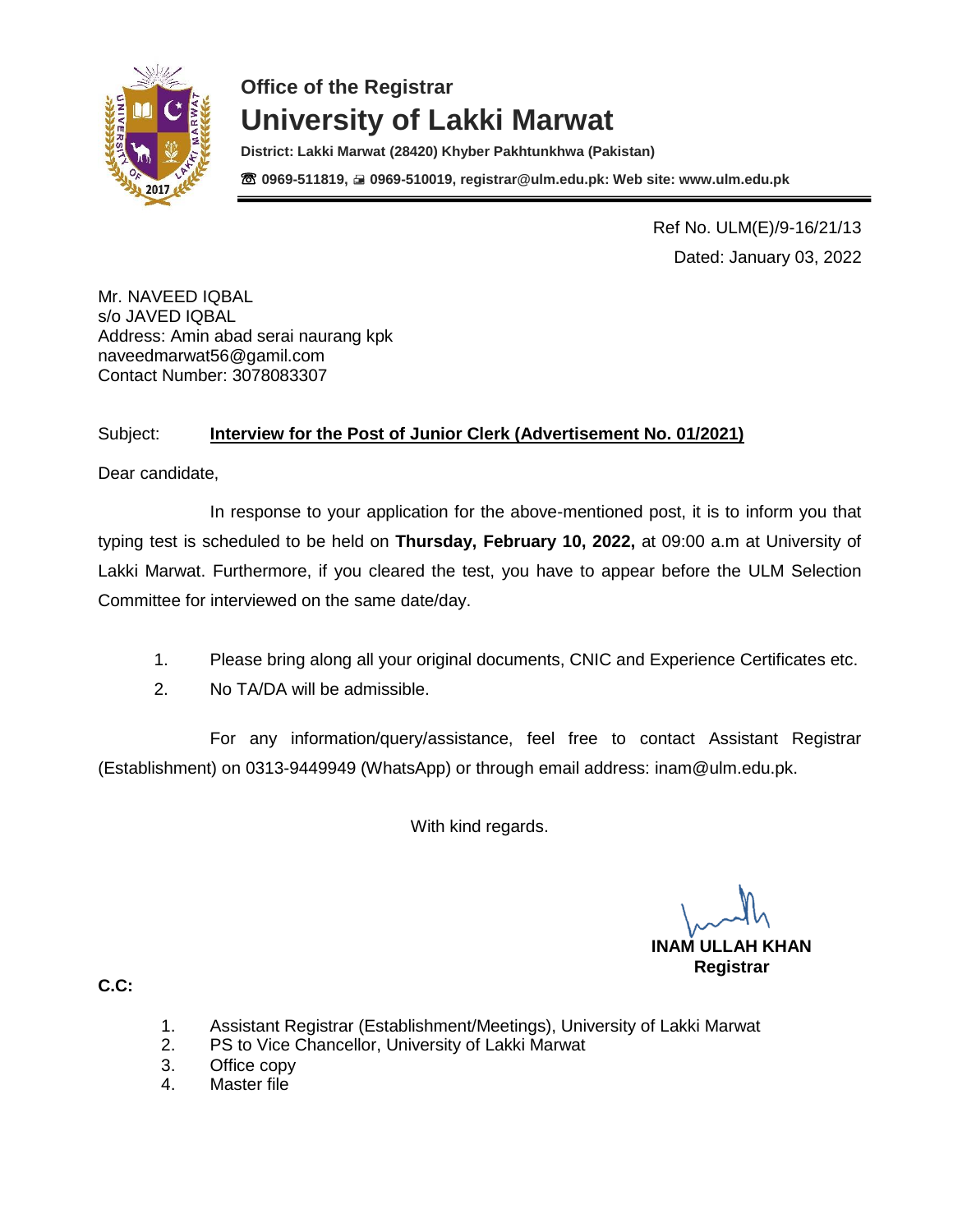

**District: Lakki Marwat (28420) Khyber Pakhtunkhwa (Pakistan)** ☏ **0969-511819, 0969-510019, registrar@ulm.edu.pk: Web site: www.ulm.edu.pk**

> Ref No. ULM(E)/9-16/21/14 Dated: January 03, 2022

Mr. WAQAR ALI KHAN s/o AFSAR ALI KHAN Address: Kotka baigha fazal shah mitakhel tehsil and district bannu [khanwaqarali0@gmail.com](mailto:khanwaqarali0@gmail.com) Contact Number: 3419209215

#### Subject: **Interview for the Post of Junior Clerk (Advertisement No. 01/2021)**

Dear candidate,

In response to your application for the above-mentioned post, it is to inform you that typing test is scheduled to be held on **Thursday, February 10, 2022,** at 09:00 a.m at University of Lakki Marwat. Furthermore, if you cleared the test, you have to appear before the ULM Selection Committee for interviewed on the same date/day.

- 1. Please bring along all your original documents, CNIC and Experience Certificates etc.
- 2. No TA/DA will be admissible.

For any information/query/assistance, feel free to contact Assistant Registrar (Establishment) on 0313-9449949 (WhatsApp) or through email address: [inam@ulm.edu.pk.](mailto:inam@ulm.edu.pk)

With kind regards.

**INAM ULLAH KHAN Registrar** 

- 1. Assistant Registrar (Establishment/Meetings), University of Lakki Marwat
- 2. PS to Vice Chancellor, University of Lakki Marwat
- 3. Office copy
- 4. Master file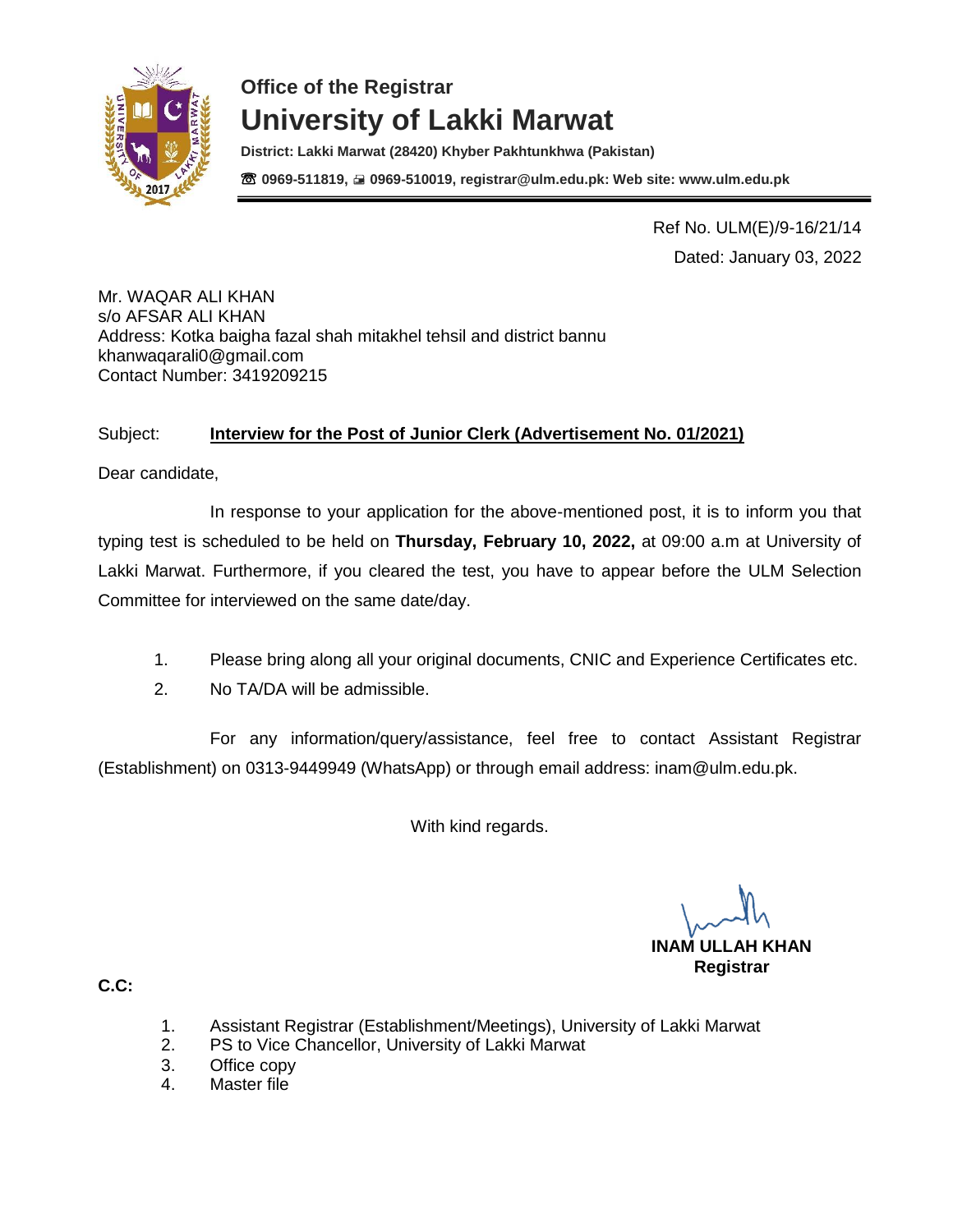

**District: Lakki Marwat (28420) Khyber Pakhtunkhwa (Pakistan)** ☏ **0969-511819, 0969-510019, registrar@ulm.edu.pk: Web site: www.ulm.edu.pk**

> Ref No. ULM(E)/9-16/21/15 Dated: January 03, 2022

Mr. ADNAN ALI KHAN s/o GUL KHAN Address: Gul Faraz Computer Center P/O and Tehsil Serai Naurang District Lakki Marwat [adnanali439@gmail.com](mailto:adnanali439@gmail.com) Contact Number: 3120944036

#### Subject: **Interview for the Post of Junior Clerk (Advertisement No. 01/2021)**

Dear candidate,

In response to your application for the above-mentioned post, it is to inform you that typing test is scheduled to be held on **Thursday, February 10, 2022,** at 09:00 a.m at University of Lakki Marwat. Furthermore, if you cleared the test, you have to appear before the ULM Selection Committee for interviewed on the same date/day.

- 1. Please bring along all your original documents, CNIC and Experience Certificates etc.
- 2. No TA/DA will be admissible.

For any information/query/assistance, feel free to contact Assistant Registrar (Establishment) on 0313-9449949 (WhatsApp) or through email address: [inam@ulm.edu.pk.](mailto:inam@ulm.edu.pk)

With kind regards.

**INAM ULLAH KHAN Registrar** 

- 1. Assistant Registrar (Establishment/Meetings), University of Lakki Marwat
- 2. PS to Vice Chancellor, University of Lakki Marwat
- 3. Office copy
- 4. Master file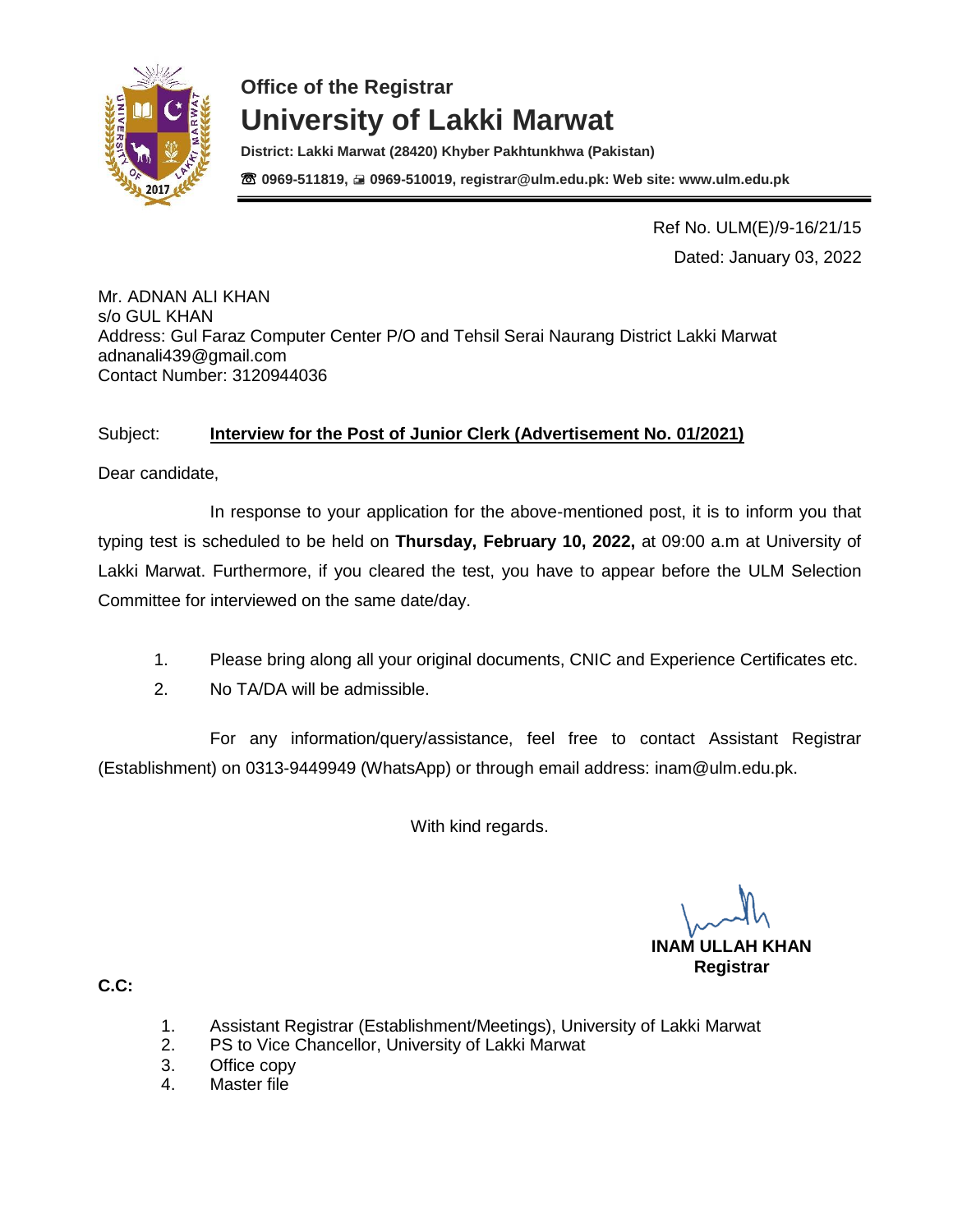

**District: Lakki Marwat (28420) Khyber Pakhtunkhwa (Pakistan)** ☏ **0969-511819, 0969-510019, registrar@ulm.edu.pk: Web site: www.ulm.edu.pk**

> Ref No. ULM(E)/9-16/21/16 Dated: January 03, 2022

Mr. MUHAMMAD IBRAHIM KHAN s/o MUHAMMAD FARID KHAN Address: Anar Gali Kakki Taraf Awal p/o kakki, tehsil kakki and district Bannu KPk, [mikhan919.isi@gmail.com](mailto:mikhan919.isi@gmail.com) Contact Number: 3346170718

#### Subject: **Interview for the Post of Key Punch Operator (Advertisement No. 01/2021)**

Dear candidate,

In response to your application for the above-mentioned post, it is to inform you that relevant test (punching data entry/verification) is scheduled to be held on **Thursday, February 10, 2022,** at 09:00 a.m at University of Lakki Marwat. Furthermore, if you cleared the test, you have to appear before the ULM Selection Committee for interviewed on the same date/day.

- 1. Please bring along all your original documents, CNIC and Experience Certificates etc.
- 2. No TA/DA will be admissible.

For any information/query/assistance, feel free to contact Assistant Registrar (Establishment) on 0313-9449949 (WhatsApp) or through email address: [inam@ulm.edu.pk.](mailto:inam@ulm.edu.pk)

With kind regards.

**INAM ULLAH KHAN Registrar** 

- 1. Assistant Registrar (Establishment/Meetings), University of Lakki Marwat
- 2. PS to Vice Chancellor, University of Lakki Marwat
- 3. Office copy
- 4. Master file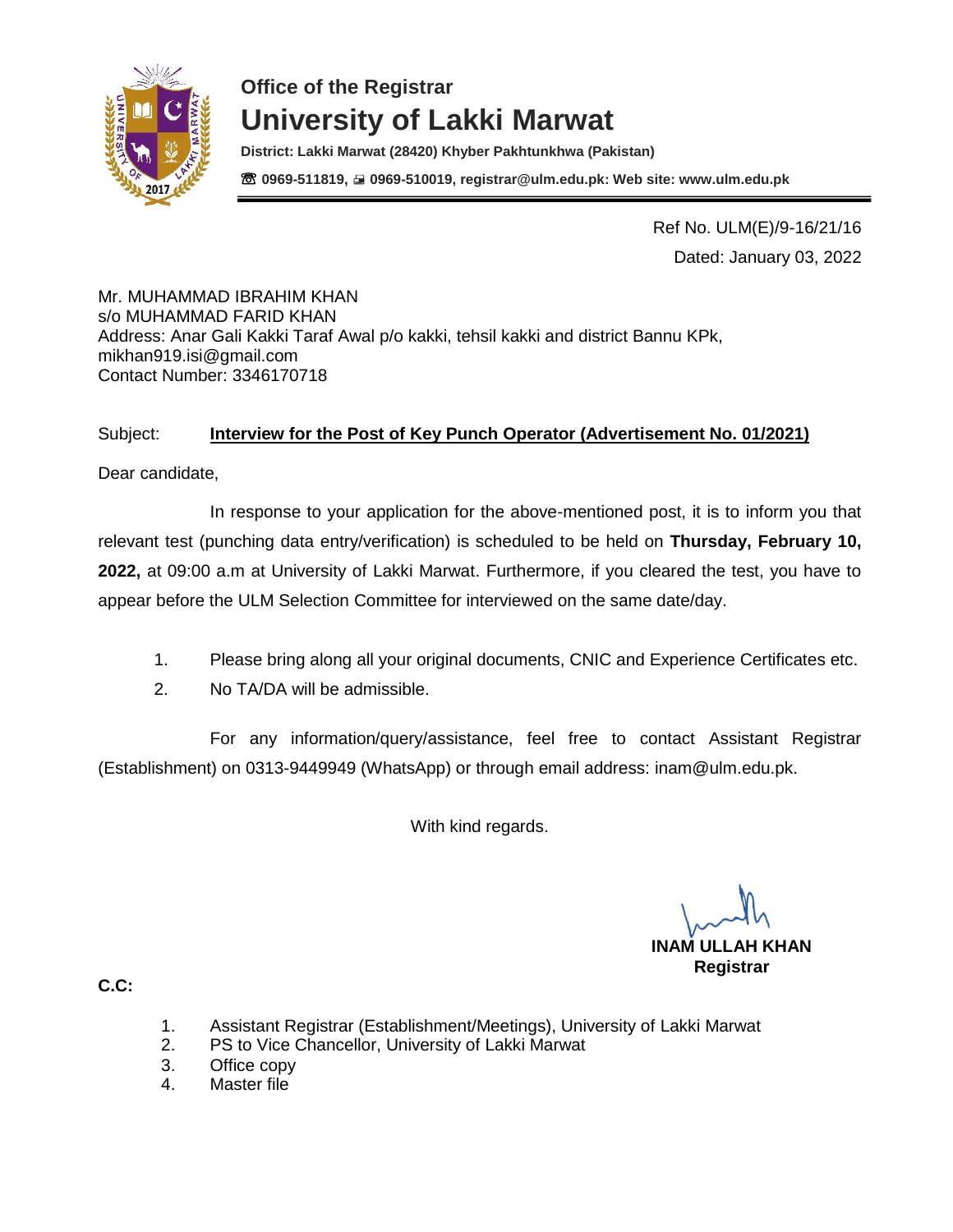

**District: Lakki Marwat (28420) Khyber Pakhtunkhwa (Pakistan)** ☏ **0969-511819, 0969-510019, registrar@ulm.edu.pk: Web site: www.ulm.edu.pk**

> Ref No. ULM(E)/9-16/21/17 Dated: January 03, 2022

Mr. ASIF ULLAH KHAN s/o NOOR ASLAM Address: Serai Gambila [asifullahkhan11201@gmail.com](mailto:asifullahkhan11201@gmail.com) Contact Number: 3000918001

#### Subject: **Interview for the Post of Key Punch Operator (Advertisement No. 01/2021)**

Dear candidate,

In response to your application for the above-mentioned post, it is to inform you that relevant test (punching data entry/verification) is scheduled to be held on **Thursday, February 10, 2022,** at 09:00 a.m at University of Lakki Marwat. Furthermore, if you cleared the test, you have to appear before the ULM Selection Committee for interviewed on the same date/day.

- 1. Please bring along all your original documents, CNIC and Experience Certificates etc.
- 2. No TA/DA will be admissible.

For any information/query/assistance, feel free to contact Assistant Registrar (Establishment) on 0313-9449949 (WhatsApp) or through email address: [inam@ulm.edu.pk.](mailto:inam@ulm.edu.pk)

With kind regards.

**INAM ULLAH KHAN Registrar** 

- 1. Assistant Registrar (Establishment/Meetings), University of Lakki Marwat
- 2. PS to Vice Chancellor, University of Lakki Marwat
- 3. Office copy
- 4. Master file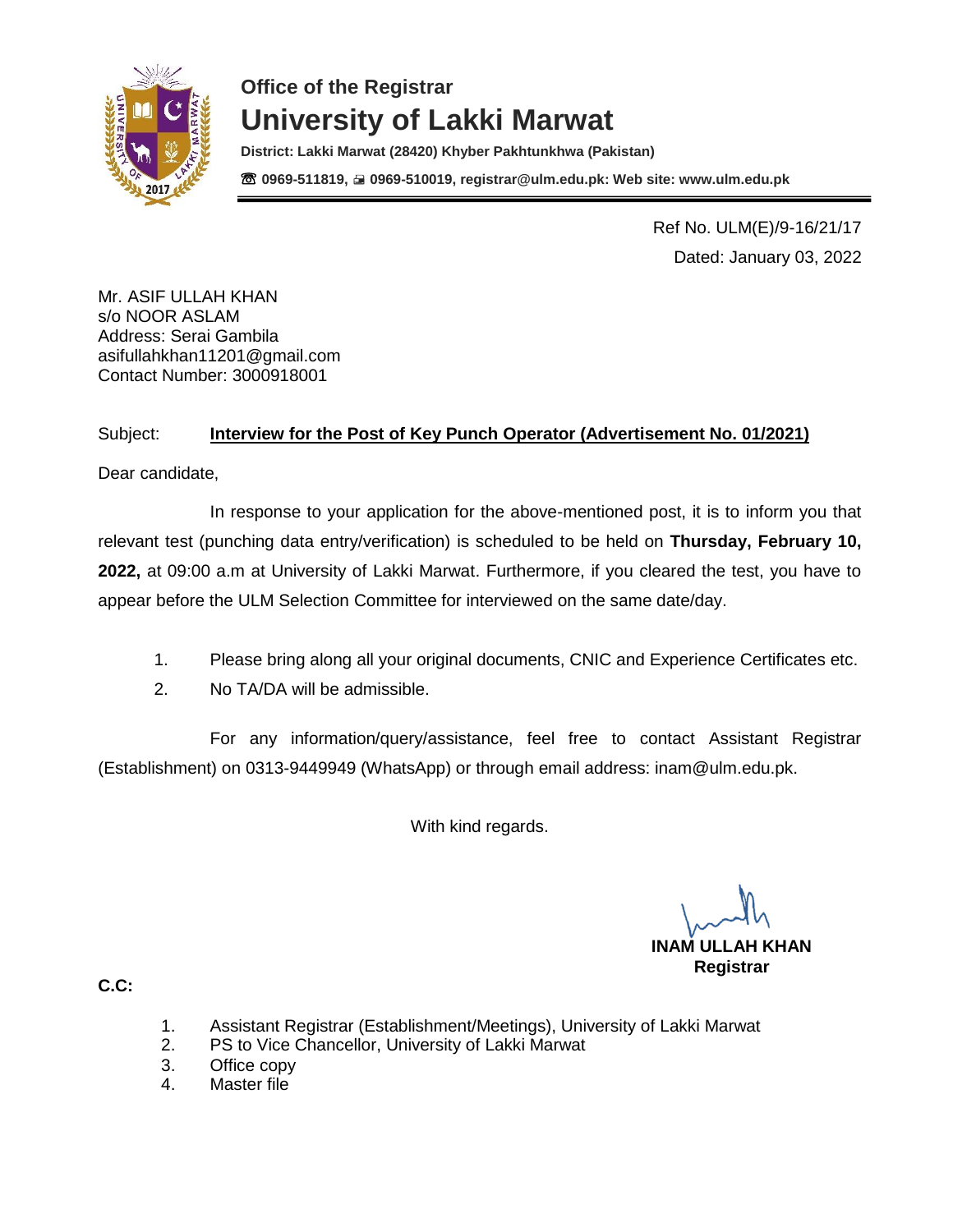

**District: Lakki Marwat (28420) Khyber Pakhtunkhwa (Pakistan)** ☏ **0969-511819, 0969-510019, registrar@ulm.edu.pk: Web site: www.ulm.edu.pk**

> Ref No. ULM(E)/9-16/21/18 Dated: January 03, 2022

Mr. KALIM ULLAH s/o GHULAM DAUD KHAN Address: Village Yasin Manjiwala P/O Gambila District Lakki Marwat [Kalim2930@Gmail.Com](mailto:Kalim2930@Gmail.Com) Contact Number: 3328801847

#### Subject: **Interview for the Post of Account Assistant (Advertisement No. 01/2021)**

Dear candidate,

In response to your application for the above-mentioned post, you are required to appear before the ULM Selection Committee for interview which is scheduled to be held on **Thursday, February 10, 2022,** at 09:00 a.m at University of Lakki Marwat.

- 1. Please bring along all your original documents, CNIC and Experience Certificates etc.
- 2. No TA/DA will be admissible.

For any information/query/assistance, feel free to contact Assistant Registrar (Establishment) on 0313-9449949 (WhatsApp) or through email address: [inam@ulm.edu.pk.](mailto:inam@ulm.edu.pk)

With kind regards.

**INAM ULLAH KHAN Registrar** 

- 1. Assistant Registrar (Establishment/Meetings), University of Lakki Marwat
- 2. PS to Vice Chancellor, University of Lakki Marwat
- 3. Office copy
- 4. Master file